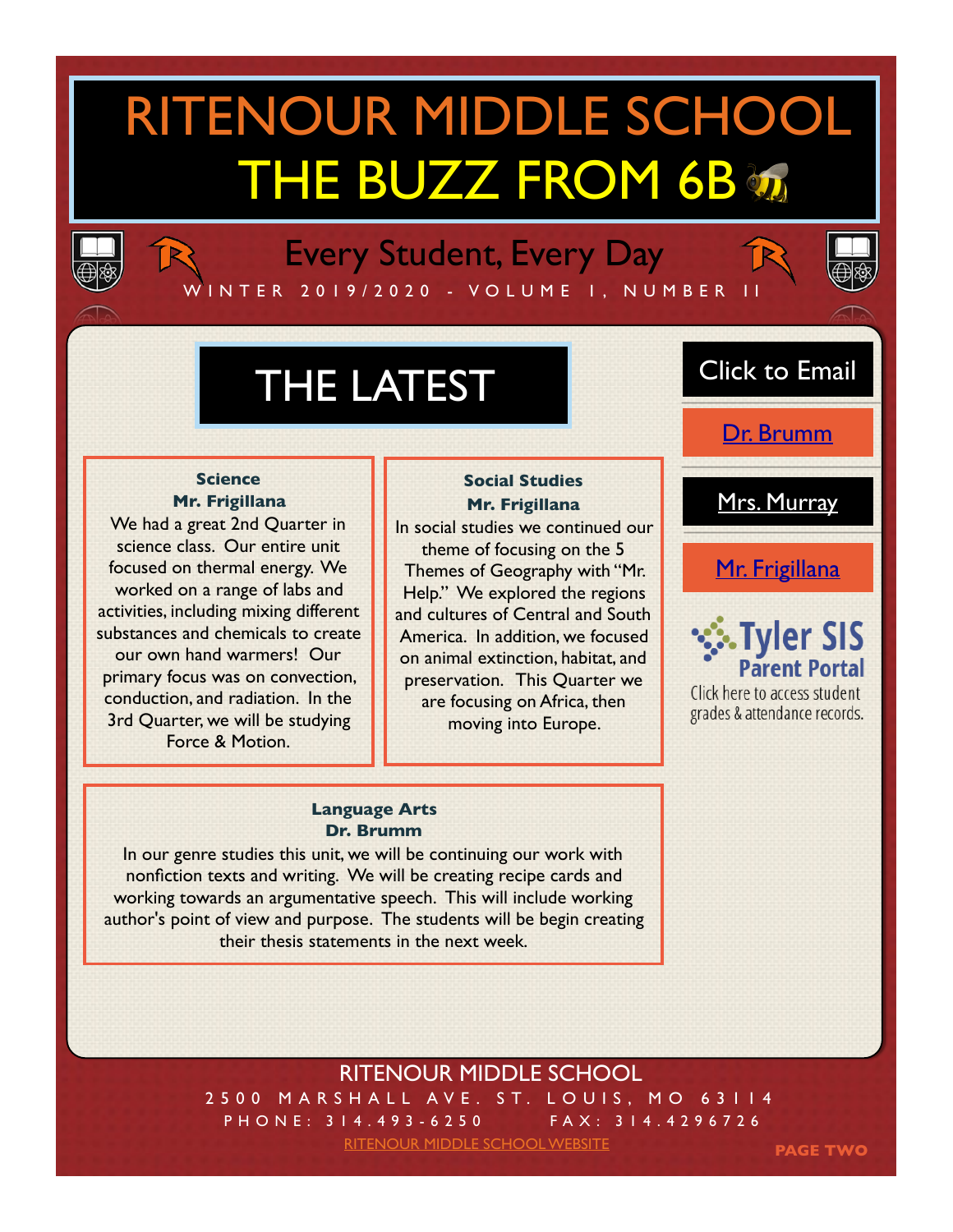### RITENOUR MIDDLE SCHOOL THE BUZZ FROM 6B T



### Every Student, Every Day



W I N T E R 2 0 1 9 / 2 0 2 0 - VO L U M E 1 , N U M B E R I I

### *Mrs. Murray's Math Corner*

**During 2nd quarter the math students learned about ratios, proportions and percentages. One activity, students had to calculate the proportions of colored paint and white paint that would be needed to mix together to create a monochromatic painting. Students used their knowledge of ratios and percentages in this task. During a group activity, students were working in groups of 4 to solve a recipe mystery- "How much of each snack item should we add to make the perfect Chex mix?" Students had to use their knowledge to create ratio/proportion tables and then they created a visual and oral** 

**presentation for the class.**



**While our students did well with these projects, the success did not always cross over into assessments. Every child has the opportunity to retake a test or a portion of a test, if the student or YOU are not satisfied with the level of understanding. Please review with your child each test score for each learning target in 2nd quarter. If the raw score number is below a "7", your child doesn't have the level of understanding on that specific target to be a successful 6th grade math student. The students have been encouraged to retake all or parts of tests. They must show that they have put in effort to re-learn or practice that skill. Students can do this by searching for learning videos online or through their online textbook. Students can ask me for reteaching materials. Students can come to my class during husky time, during lunch and after school for tutoring. The student just has to give me a days notice as to what they want to practice and when. UNFORTUNATELY, only two students all year have asked for this opportunity so I thought I would communicate these options to you again as well.**

#### RITENOUR MIDDLE SCHOOL

2500 MARSHALL AVE. ST. LOUIS, MO 63114 PHONE: 314.493-6250 FAX: 314.4296726